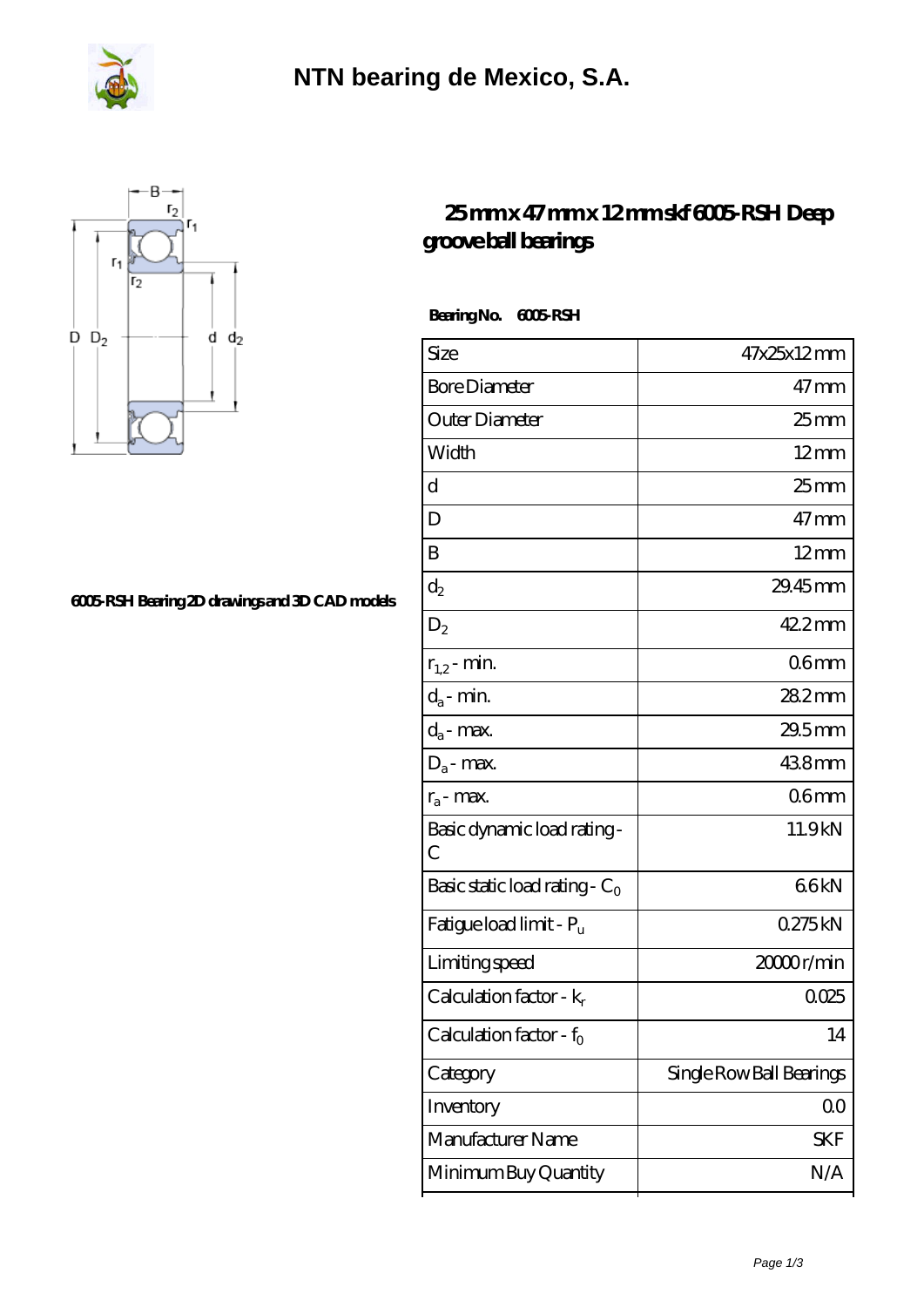

## **[NTN bearing de Mexico, S.A.](https://m.fergusonheatncool.com)**

| Weight /Kilogram                   | 0084                                                                                                                                                                                                                            |
|------------------------------------|---------------------------------------------------------------------------------------------------------------------------------------------------------------------------------------------------------------------------------|
| Product Group                      | <b>BOO308</b>                                                                                                                                                                                                                   |
| Enclosure                          | 1 Seal                                                                                                                                                                                                                          |
| Precision Class                    | ABEC 1   ISO PO                                                                                                                                                                                                                 |
| Maximum Capacity / Filling<br>Slot | No                                                                                                                                                                                                                              |
| Rolling Element                    | <b>Ball Bearing</b>                                                                                                                                                                                                             |
| Snap Ring                          | No                                                                                                                                                                                                                              |
| <b>Internal Special Features</b>   | No                                                                                                                                                                                                                              |
| Cage Material                      | Steel                                                                                                                                                                                                                           |
| Enclosure Type                     | Contact Seal                                                                                                                                                                                                                    |
| Internal Clearance                 | CO-Medium                                                                                                                                                                                                                       |
| Inch - Metric                      | Metric                                                                                                                                                                                                                          |
| Long Description                   | 25MM Bore; 47MM<br>Outside Diameter; 12MM<br>Outer Race Width; 1 Seal;<br>Ball Bearing, ABEC 1   ISO<br>PQ No Filling Slot; No Snap<br>Ring, No Internal Special<br>Features; CO Medium<br>Internal Clearance; Steel<br>Cage; C |
| <b>Other Features</b>              | Deep Groove   NBR Seal                                                                                                                                                                                                          |
| Category                           | Single Row Ball Bearing                                                                                                                                                                                                         |
| <b>UNSPSC</b>                      | 31171504                                                                                                                                                                                                                        |
| Harmonized Tariff Code             | 8482.105068                                                                                                                                                                                                                     |
| Noun                               | Bearing                                                                                                                                                                                                                         |
| Keyword String                     | Ball                                                                                                                                                                                                                            |
| Manufacturer URL                   | http://www.skf.com                                                                                                                                                                                                              |
| Manufacturer Item Number           | 6005 RSH                                                                                                                                                                                                                        |
| Weight/LBS                         | 0.177                                                                                                                                                                                                                           |
| Outer Race Width                   | 0472Inch   12Millimeter                                                                                                                                                                                                         |
| Inner Race Width                   | OInch   OMillimeter                                                                                                                                                                                                             |
| <b>Bore</b>                        | 0.984 Inch   25 Millimeter                                                                                                                                                                                                      |
| Outside Diameter                   | 1.85Inch   47 Millimeter                                                                                                                                                                                                        |
|                                    |                                                                                                                                                                                                                                 |